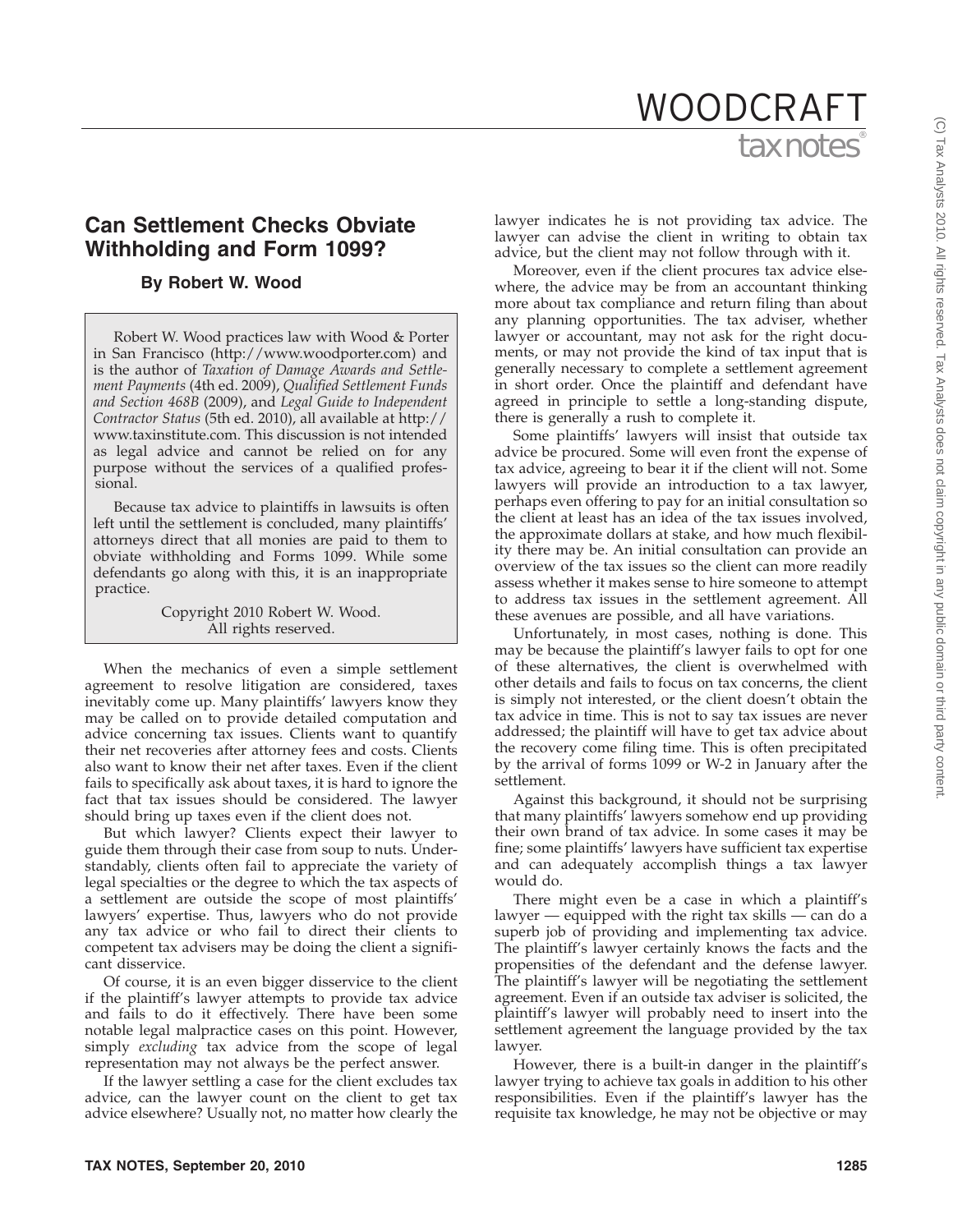provide the advice in a slipshod manner. For example, knowing that section 104 excludes recoveries for personal physical injuries and physical sickness, the plaintiff's lawyer may add language to the settlement agreement, insisting that the entire recovery is excludable when the recovery is actually a mixture of wages and damages for emotional distress. Although inserting wholesale tax exclusion language would be inappropriate, the defendant may agree to that language, giving the plaintiff a false sense of security that this tax treatment will prevail.

There are many other common problems. In an employment dispute, for example, the plaintiff's lawyer acting as a tax lawyer may argue for no income or employment tax withholding. This may be the lawyer's or the client's idea, and the defendant may disagree, of course. But if a defendant agrees to  $no - or minimal$ wage treatment when much of the recovery is wholly wages, what has the plaintiff achieved?

The plaintiff may be happier receiving a larger check instead of a net check ravaged by withholdings. Of course, one-half of Social Security and Medicare taxes are borne by the employee. In that sense, the no-withholding solution may save the plaintiff something, at least in the short run.

But if a plaintiff ''succeeds'' in having no withholding, will the plaintiff be prepared to pay estimated taxes and to handle the burden of paying tax on the settlement in a lump sum the following April? Many are not prepared for this eventuality. This is particularly so if the plaintiff has earned solely wages in the past and is unaccustomed to budgeting for tax liabilities without payroll withholding.

## **The Latest Tax 'Solution'**

It seems that plaintiffs' lawyers commonly tell defendants to issue one check payable to the law firm's trust account, or to the plaintiff's lawyer or law firm, without any reference to a trust account.

In either case, many plaintiffs' lawyers now assert that this obviates both withholding on any wage portion of the settlement and the issuance of any and all Forms 1099. Does it? Defendants, I am told, often agree to this practice. They do so in employment disputes, personal injury cases, and various other disputes.

In personal physical injury cases, this practice may not create any tax or reporting problems. After all, the recovery in a bona fide personal physical injury case would presumably be excludable under section 104. In turn, that means there would be no IRS Form 1099 obligation for the payment, however the check is issued.

In virtually any other type of litigation, the practice is surely wrong for plaintiffs, defendants, and plaintiffs' counsel. Let us start with the Form 1099 rules.

#### **Form 1099 Issues**

Does this way of issuing a check in a taxable (nonpersonal physical injury) case prevent the defendant from having to issue Form 1099 to the plaintiff and the plaintiff's lawyer? It is pretty clear the answer is no.1 The Treasury regulations provide that:

A person who, in the course of a trade or business, pays \$600 of taxable damages to a claimant by paying that amount to the claimant's attorney is required to file an information return under section 6041 with respect to the claimant, as well as another information return under section 6045(f) with respect to the claimant's attorney.2

This rule is illustrated in the following example, which concludes that the defendant is required to issue an information return to the plaintiff even though the check was issued solely to the plaintiff's attorneys:

*Example 5. Multiple attorneys listed as payees*. Corporation P, a defendant, settles a lost profits suit brought by C for \$300,000 by issuing a check naming C's attorneys, Y, A, and Z, as payees in that order.  $\bar{Y}$ , A, and Z do not belong to the same law firm. P delivers the payment to A's office. A deposits the check proceeds into a trust account and makes payments by separate checks to Y of \$30,000 and to Z of \$15,000, as compensation for legal services, pursuant to authorization from C to pay these amounts. A also makes a payment by check of \$155,000 to C. A retains \$100,000 as compensation for legal services. *P must file an information return for*  $$300,000$  with respect to  $A \dots A$ , in turn, must file information returns with respect to Y of \$30,000 and to Z of \$15,000 under [section 6045(f)] because A is not required to file information returns under section 6041 with respect to A's payments to Y and Z because A's role in making the payments to Y and Z is merely ministerial.... *As* described in *Example 3, P must also file an information return with respect to C, pursuant to section 1.6041-1(a) and (f)*. 3

The reference in the last sentence to Example 3 presumably means that the defendant must report the *gross* taxable amount to the plaintiff. Example 3 involved a defendant who issued separate checks of \$100,000 to the plaintiff's attorney (as compensation for legal services) and the remaining \$200,000 to the plaintiff. Under these facts, the regulations required the defendant to report, with respect to the plaintiff, the entire \$300,000 gross amount that was includable in the plaintiff's gross income.

The answer is the same whether the check is made out to the plaintiff's attorney or to the attorney's trust account. The attorney is treated as the payee in either case.<sup>4</sup> (The attorney cannot be treated as the payee if the check

<sup>&</sup>lt;sup>1</sup>Note that in cases of personal physical injury, it is also clear that for reporting purposes, a payer should ''not report damages (other than punitive damages)... received on account of personal physical injuries or physical sickness [or] damages received on account of emotional distress due to physical injuries or physical sickness.'' *See* instructions to Form 1099-MISC  $(2010)$ , p. 4.

 $\frac{2}{3}$ *See* reg. section 1.6041-1(a)(1)(iii).

*See* reg. section 1.6045-5(f), Example 5 (emphasis added). <sup>4</sup>  ${}^{4}$ Reg. section 1.6045-5(d)(4).